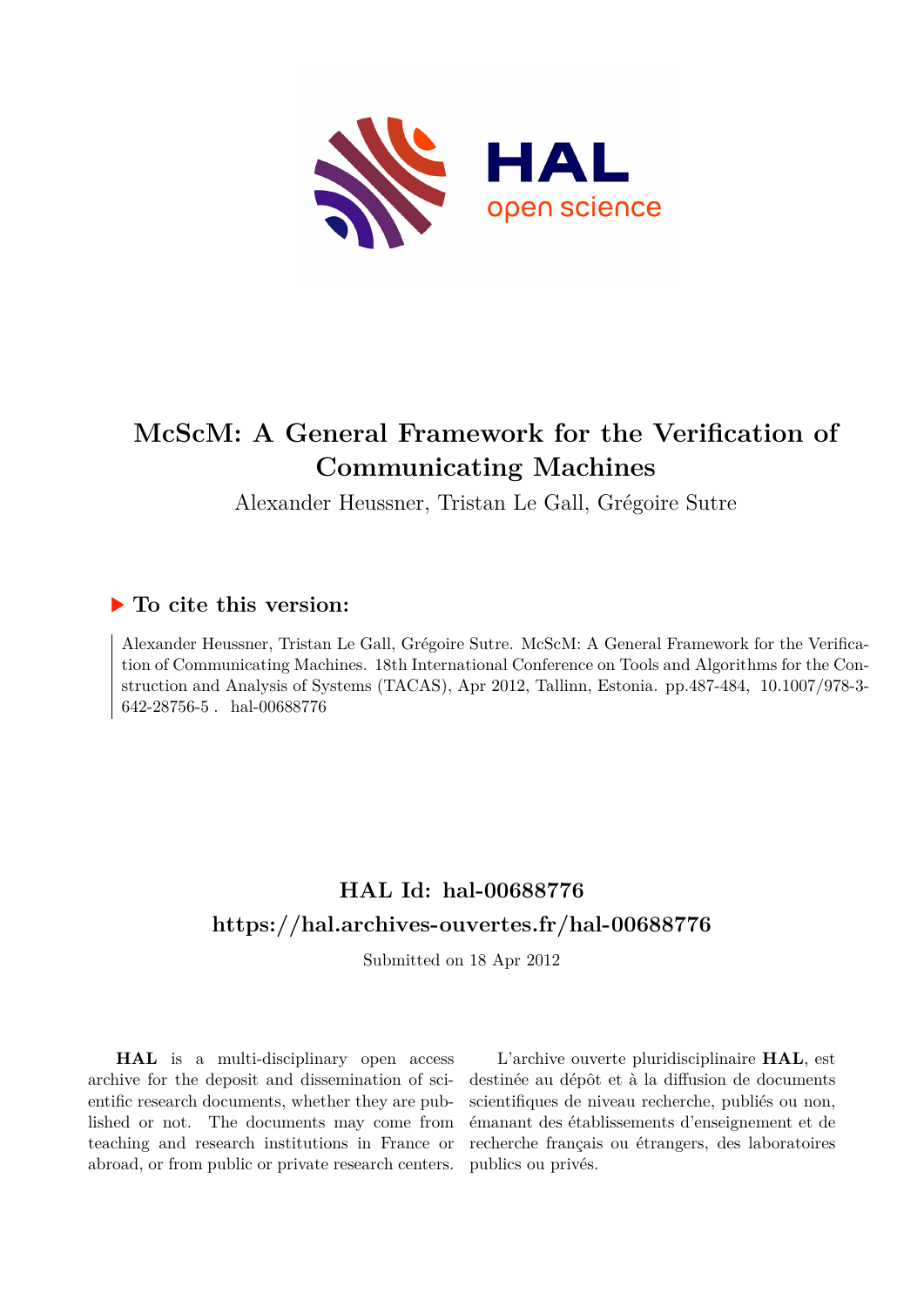# McScM: A General Framework for the Verification of Communicating Machines<sup>\*</sup>

Alexander Heußner<sup>1</sup>, Tristan Le Gall<sup>2</sup>, and Grégoire Sutre<sup>3</sup>

 $1$  Université Libre de Bruxelles, Brussels, Belgium <sup>2</sup> CEA, LIST, DILS/LMeASI, Gif-sur-Yvette, France <sup>3</sup> Univ. Bordeaux & CNRS, LaBRI, UMR 5800, Talence, France

Abstract. We present McScM, a platform for implementing and comparing verification algorithms for the class of finite-state processes exchanging messages over reliable, unbounded FIFO channels. McScM provides tools for the safety verification and controller synthesis of these infinite-state models. Our verification tool implements several model-checking techniques: CEGAR with different abstraction-refinement methods, abstract interpretation, abstract regular model checking, and lazy abstraction. Seen as a general framework for the class of transition systems with finite control/infinite data, McScM delivers the basic infrastructure for implementing verification algorithms, and privileges to conveniently implement new ideas on a high level of abstraction. It also allows us to compare and benchmark different algorithmic approaches with the same backend.

### 1 Introduction

The automatic verification of distributed algorithms and communication protocols is one of the most crucial tasks in software/hardware development and maintenance. It is also one of the hardest, e.g., as one cannot directly infer the global behaviour of a distributed system from its local components due to asynchronous communication. This renders already simple analysis, verification, and synthesis questions hard problems in theory. However, in practice, this leads to a growing demand for versatile tools that also apply semi-algorithmic solutions, approximations, abstractions, and heuristics.

We focus on the safety verification of *communicating finite-state machines* (CM), an infinite-state formalism that consists of a set of local, finite state machines that communicate via global, asynchronous, reliable and unbounded FIFO channels. The latter are demanded in practice by, e.g., distributed applications based on TCP, the Sockets API, or MPI. Note that CM do not demand the channels to be a priori point-to-point. The safety verification question demands, given a CM and a set of "bad" states, whether no execution of this CM reaches the bad states. This is known to be undecidable [3].

<sup>?</sup> This work was partially supported by the ANR project Vacsim (ANR-11-INSE-004).

Cormac Flanagan and Barbara König (Ed.): Proc. of 18th International Conference on Tools and Algorithms for the Construction and Analysis of Systems (TACAS), March 2012. LNCS 7214, pp. 478-484, 2012. © Springer-Verlag Berlin Heidelberg 2012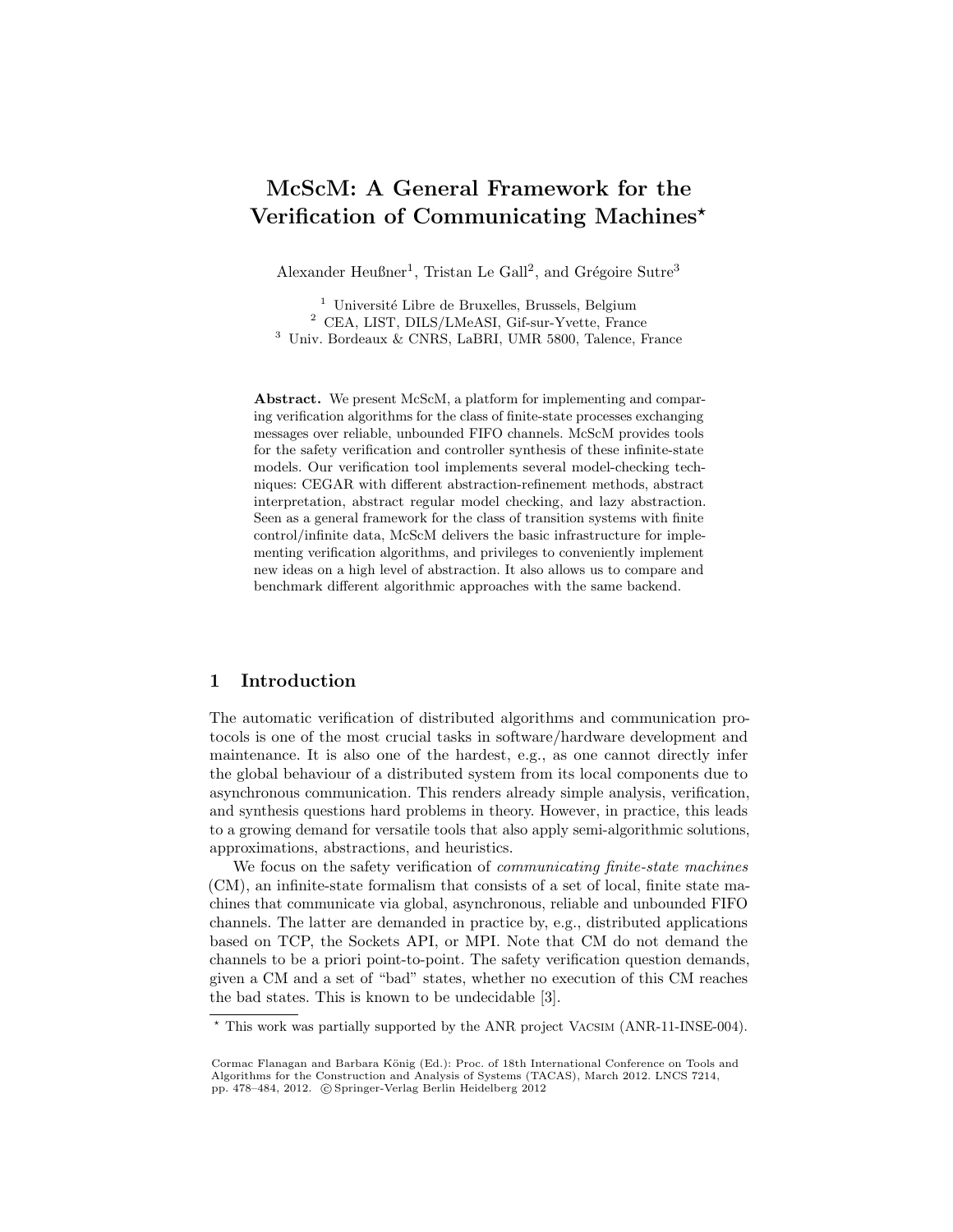As for other classes of Turing-complete infinite-state models, there are two ways to tackle this problem. The first one is to restrict CM to a decidable fragment, e.g., by imposing a bound on the size of the FIFO channels, or assuming the channels to lose messages [1]. The second one is to provide only "partial" results, either by semi-algorithmic methods that may not terminate, or over-approximative approaches that may be inconclusive. Despite the rich theoretical work concerning CM, there is currently no versatile tool that can be directly applied to CM's safety question , and that gives the user a choice among different algorithmic approaches to solve a concrete verification question.

We aim at filling this gap by presenting a Model Checker for Systems of Communicating Machines (McScM) that combines different algorithms for the safety verification problem of CM under the same roof and provides a ready-touse front-end with the tool verify. McScM is available via our project's web page [14] either as a precompiled binary distribution (including man pages, a suite of examples, and some benchmarking scripts), or as source code release. McScM is programmed in OCaml and available under a BSD license. The development of McScM takes place in a software forge [14] that provides a wiki for documentation (including man pages and API), a bug and issue tracker, as well as our theoretical work [6, 7]. The following discussion refers to McScM's release 1.2.

In the following, we present our implemented algorithms (Section 2) and verify's modular architecture (Section 3) before applying the tool in a small comparative benchmark in Section 4 that shows its capabilities. Finally, we change the focus to McScM as generic API/framework (Section 5) to implement novel algorithms and ideas and compare to existing tools and frameworks.

## 2 Safety Verification of Communicating Machines

In our setting, an instance of the safety verification problem is given by a textual representation of a CM (in a simple and intuitive automata-based language), and a set of bad states, i.e., a set of global control states together with a representation of the channel's contents by regular expressions (for details, see scm(5) man page). The tool verify allows the user to input this instance and to choose among a variety of verification techniques. After completion of the analysis, verify outputs either "model safe" if it finds an inductive invariant that proves the system safe, or returns a counterexample, i.e., a proof that the system is not safe. The tool aborts if it runs out of a resource that was a priori limited by the user, e.g., the number of analysis steps or the maximum precision allowed for abstraction. A closer look on the modular architecture of verify and the generic aspects underlying McScM is postponed to the next section.

McScM currently implements the following four different verification techniques:

absint: this abstract interpretation based approach [8] reduces verification to the calculation of a fixpoint in an abstract lattice, and terminates in a finite number of steps with either a positive answer (model safe), or aborts.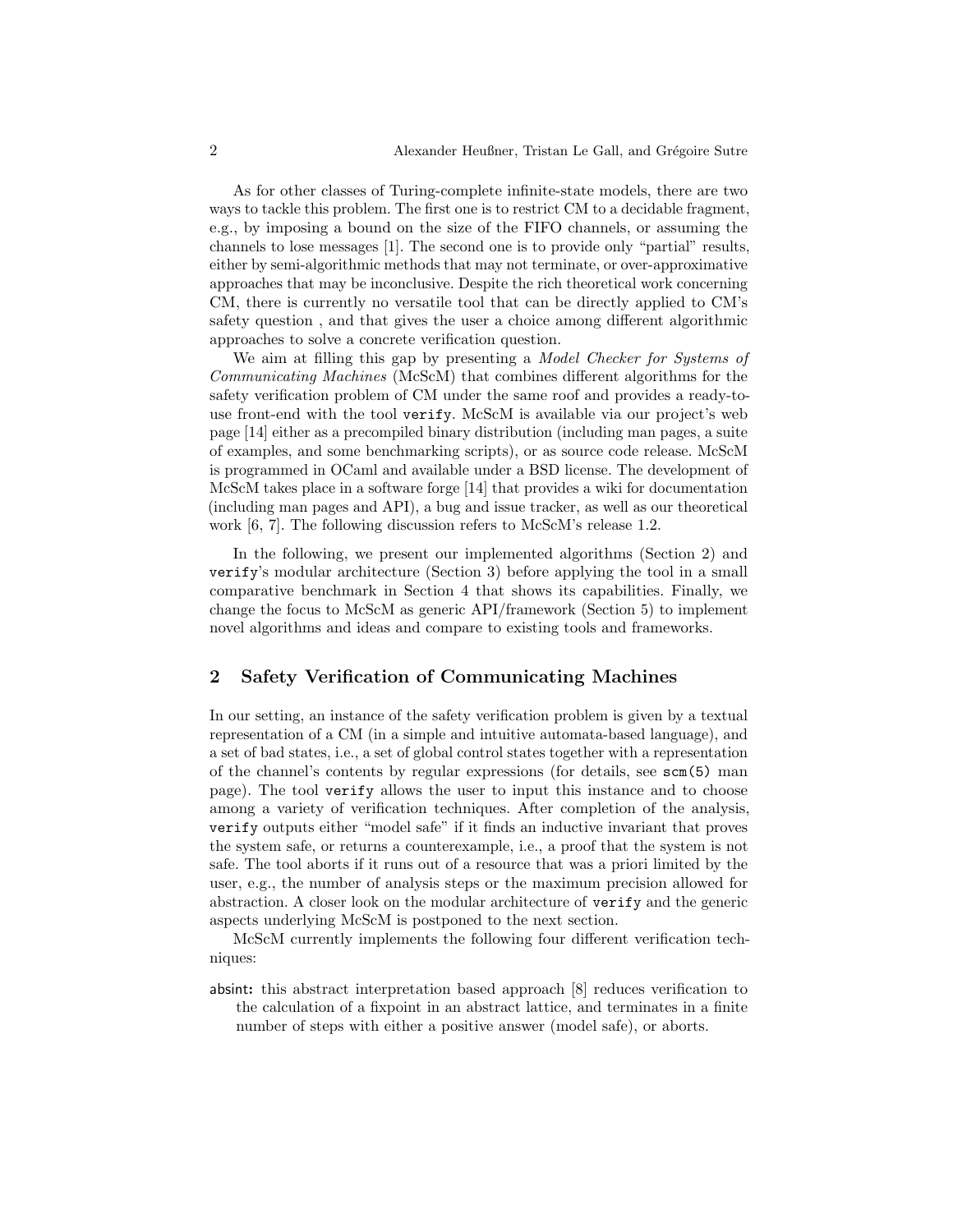#### $McScM$  3

- armc: the Abstract Regular Model Checking semi-algorithm [2] refines a global regular abstraction of the system by symbolic successor (or predecessor) calculation; we reimplemented the basic idea in our setting;
- cegar: Counterexample Guided Abstraction Refinement is a semi-algorithmic approach that allows to start with a rough, safety-conservative abstraction that is refined along spurious counterexamples [4]; McScM started originally by porting this approach to CM relying on a novel notion of path invariant based refinement [6]; the implemented generic algorithm allows for a variety of parameterization (in particular, path invariant generation methods);
- lart: we implemented the lazy abstraction approach [9] based on the construction of an abstract reachability tree; each vertex of the tree contains an abstract region, which may be refined with the help of path invariants when needed;

We can compare the algorithms on the same background as they share an underlying infrastructure implementing abstraction/extrapolating for CM, as well as a library of graph algorithms and (path) invariant generators. The first three techniques are semi-algorithms based on the abstract-check-refine paradigm. When the CM is not safe, they provide *counterexamples* that are an important feedback when using safety verification in practical (engineering) situations. Contrariwise, absint always terminates without guaranteeing a conclusive answer. A comparison of the four approaches with respect to a suite of example protocols derived from practice follows in Section 4.

Already revealing the benchmark's outcome, there is no silver bullet among the four techniques. Hence, to tackle a given instance of a CM safety verification problem, one has to choose among approaches and need fine-grained influence by additional parameterizations to the underlying algorithms (e.g., depth-first versus breadth-first exploration of the CM). This is exactly what verify offers: a "swiss army knife" for model checking systems of communicating machines.

In addition, McScM includes a supervisory control tool: control. If a CM system does not satisfy a safety property, control automatically computes a restriction of this system that assures safety by implementing the distributed control algorithm presented in  $[7]$  (see control(1) man page for details).

# 3 A Closer Look on verify's Modular Architecture

Figure 1 shows the modular architecture of McScM's verify tool. The latter provides a common (command line based) interface and infrastructure for the implemented verification algorithms (absint, armc, cegar, lart), as well as allows to plug in a symbolic representation of the infinite data part of the CM, i.e., the queue contents. Currently, we only provide a wrapper for a library based on queue-content decision diagrams (QDD) [15]. The tool's input is an instance of the safety decision problem. Each algorithm accepts additional adaptations via command line parameters. The tool outputs either a counterexample, a positive result, or an abort message. McScM provides additional logging and profiling information that can be output by the tool, and helps to benchmark and compare algorithms, as seen in the next section.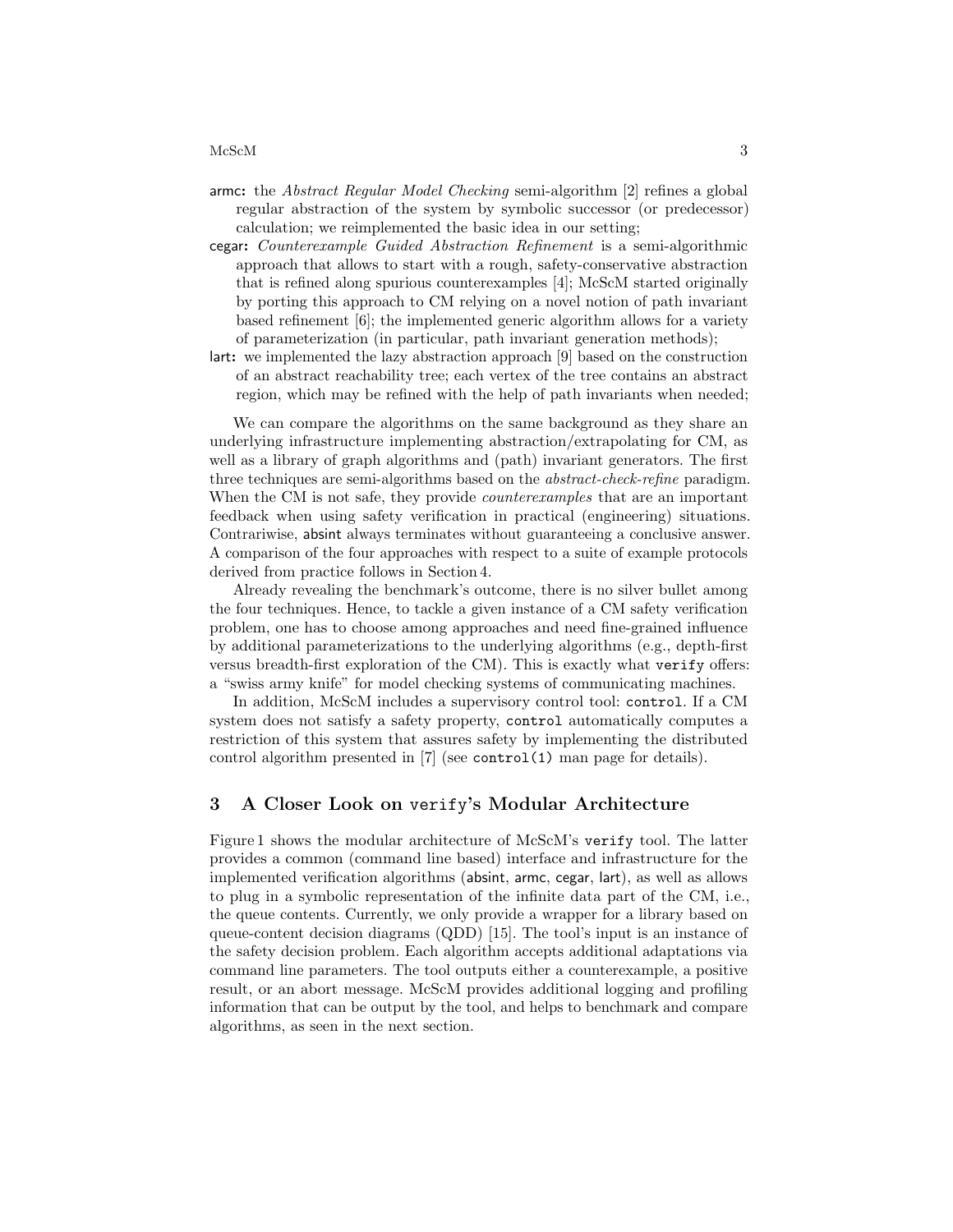

Fig. 1. Modular Architecture of McScM's Verification Tools

The cornerstone of McScM's development is generic programming which is supported by OCaml's modules and functors. This functional programming language based on type inference encloses the proof of behavioural guarantees at compile time with respect to our implemented algorithm's interfaces. In addition, we also provide means for the on-the-fly validation of both intermediary results (i.e., checking the result of a path invariant generation in cegar) and the inductive safety invariant. Both add an additional layer of *reliability*, especially when implementing new algorithms in McScM.

As our API is well specified and reasonably documented, it is relatively easy to implement also other algorithms for CMs. For example, the previously mentioned control tool is build of top of several OCaml modules of verify, and uses the same fixpoint computation as absint.

## 4 A Comparative Benchmark of Verification Algorithms

Figure 2 was generated by using verify to benchmark the included verification algorithms (on default parameters) on a suite of examples derived from practice. The latter includes the alternating bit protocol (ABP), a simplified version of TCP, and a distributed leader election algorithm ("Peterson"); the examples range from simple protocols with 5 global control states ("c/d") to around  $10^4$ for Peterson. The benchmark was run on an off-the-shelf computer (3.2GHz Intel i7-965, 64-bit Linux) and is contained as shell script in the latest McScM release.

In general, verify is able to give a solution for each example in a reasonable amount of time and memory. However, there is no algorithm that proves to be superior. absint provides a fast way of determining if a protocol is safe, however, it is not able to cope with unsafe examples. Due to its termination guarantee, it proves to be ideal as first line of attack when trying to verify an unknown protocol. The main difference between cegar and armc is their way of refining the abstraction, either locally and adapted, or globally for the whole model. This gives an advantage for cegar in the examples that require a "precise" abstraction only for a few control loops (like the Peterson algorithm, the erroneous load balancer, or the token ring example), and for armc in most other cases. However, our armc implementation is not able to cope with a simple non-regular protocol. As cegar allows a variety of additional parameters to the algorithm, we can fill the two gaps in the table by changing the underlying path invariant generation (e.g., -tc-engine apinv-fwd -k-min -1 leads to  $13.48s/15.56MiB$  (BRP) and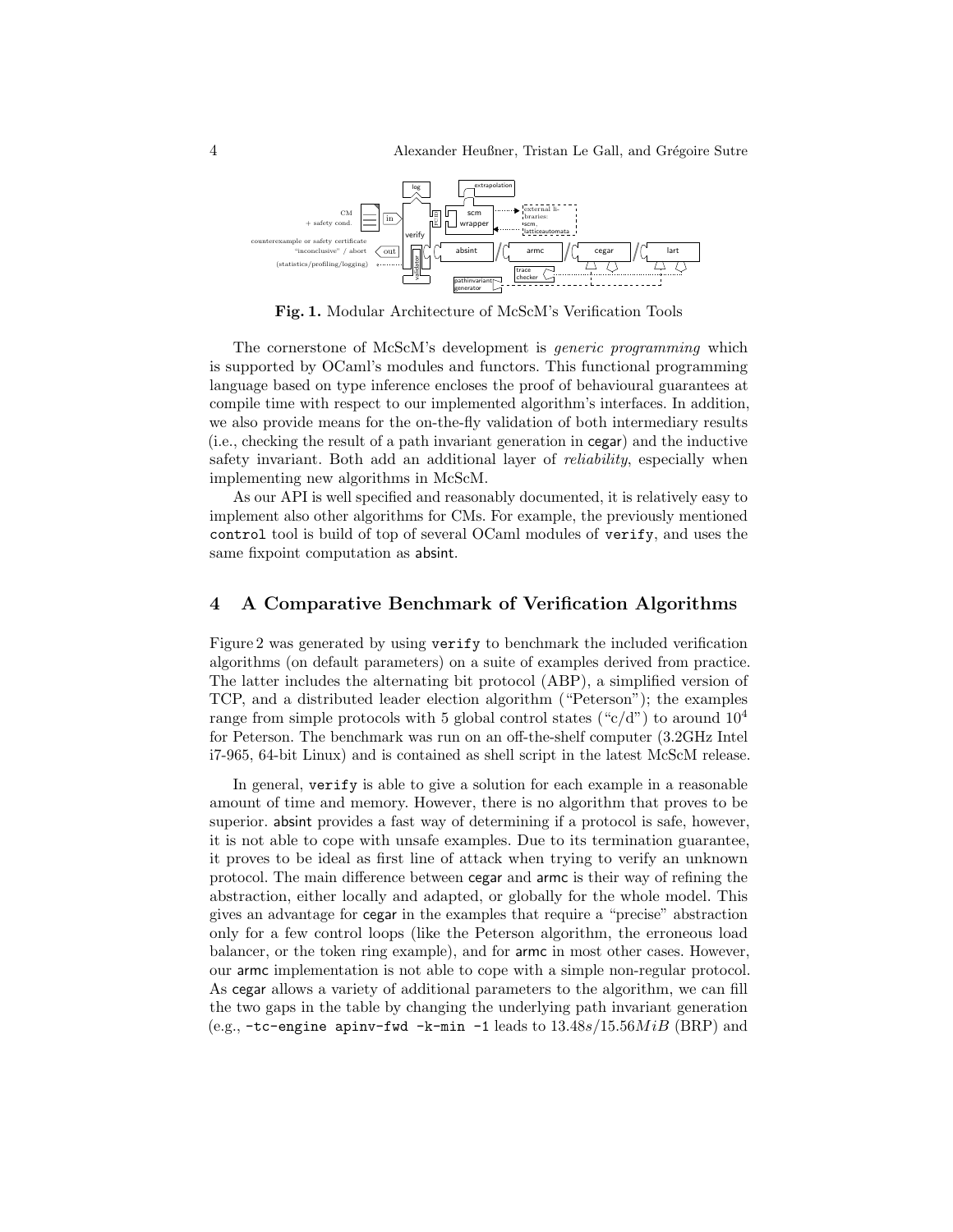|                 | load halance lainter (err)<br>eerver 2 clients windows of TCP (error)<br>$R^{O}R^{3}$<br>BRP<br>ABP<br>$c/\gamma$ |                          |                 |      |                                    |                          |      |        |        |          |        |      |             |         |                              |
|-----------------|-------------------------------------------------------------------------------------------------------------------|--------------------------|-----------------|------|------------------------------------|--------------------------|------|--------|--------|----------|--------|------|-------------|---------|------------------------------|
|                 | $\omega$<br>√                                                                                                     | $\omega$                 | $\omega$        |      |                                    |                          |      |        |        | $\omega$ | b      | ω    | $\omega$    | b       | bounded<br>safe              |
| absint $ 0.05 $ |                                                                                                                   | 1.70                     |                 |      | $0.02$ $ 0.00 $ 1.72 $ 0.00 $ 0.07 |                          |      | 85.00  | 1.18   | 298.6    | 6.53   |      | 0.10  0.16  | 27.43   | $\vert \text{time}(s) \vert$ |
|                 | 2.97                                                                                                              | 5.88                     |                 |      | $2.97$ 2.75 4.91                   | 2.97                     | 2.97 | 54.31  | 6.84   | 5.58     | 7.81   |      | $3.94$ 3.94 | 14.44   | mem (MiB)                    |
| armc            |                                                                                                                   | 0.11 331.92              | $0.01$ $ 0.00 $ |      |                                    | 0.02                     |      | 4.79   | 3.14   | 195.88   | 0.21   | 0.12 | 0.03        | 328.18  |                              |
|                 |                                                                                                                   | 4.95 773.8               | 2.97            | 2.97 |                                    | 2.97                     |      | 106.62 | 31.06  | 14.59    | 6.84   | 5.88 | 3.94        | 3143.52 |                              |
| cegar           | 0.23                                                                                                              | $\overline{\phantom{a}}$ | 0.02            | 0.06 | $2.66$ 0.40 0.02                   |                          |      | 1.41   | 8.06   |          | 7.92   | 0.89 | 0.12        | 14.9    |                              |
|                 | 3.94                                                                                                              |                          | 2.97            |      | $2.97$ 7.91                        | 3.94                     | 2.97 | 46.56  | 14.59  |          | 18.47  | 6.84 | 3.94        | 35.91   |                              |
| lart            | $\overline{\phantom{a}}$                                                                                          |                          | 0.01            |      | 0.02 56.21                         | $\overline{\phantom{a}}$ | 0.02 | 1.62   | 1184.4 |          | 437.81 |      | 0.01        |         |                              |
|                 |                                                                                                                   |                          | 2.97            |      | 2.97 16.53                         |                          | 2.97 | 41.56  | 18.47  |          | 73.69  |      | 2.97        |         |                              |

Fig. 2. Benchmarking verify's Different Algorithms on a Suite of Examples (we denote an abort due to an 1h time limit by "—", and note for each example if it is safe  $(\checkmark)$  or not safe  $(\xi)$ , as well as if queues are used in a bounded way  $(b)$  or without restriction  $(\omega)$ ; inconclusive results of absint are marked gray)

 $5.67s/10.72MiB$  (server)); however, there is also no default parameterization for cegar that can be shown to be superior (see [6] for details).

To conclude, there is no silver bullet for the safety verification of CM among our algorithms; however, their common front-end via verify proves to be a flexible tool that can cope with all our examples.

# 5 The McScM Framework

McScM's generic approach is based on symbolic finite control infinite data transition systems (FCID) (a notion inspired by [5]); the latter are given by a finite transition system enhanced by an appropriate region algebra as symbolic representation of the infinite data. For CM, the region algebra is given by QDD, and we define a regular abstraction for our systems thereupon.

Thus, McScM provides a generic API for, on the one hand, implementing new algorithms on a high level of abstraction; and, on the other hand, allows to apply the implemented algorithms to other members of the FCID family, by supplying a fitting region algebra and a suited notion of abstraction.

Related Tools: McScM relates to other symbolic model checking tools that can verify CM or subclasses thereof. SPIN [16], for example, allows to verify only CM with a priori bounded channels (e.g., those marked b in Figure 2), but allows for deciding properties specified in linear temporal logic. The CADP [10] toolbox includes a  $\mu$ -calculus model checking tool limited to finite labelled transition systems, i.e., CM with bounded channels only. The same restriction to finite transition systems holds for other tools, like LTSA [13]. TReX [18] analyzes infinite state systems: lossy channel systems with local timed/counter automata. LEVER [12] is a learning-based model checker that supported CM with regular channel languages in a previous, not further available version. So, McScM offers to our knowledge—the only currently freely available tool that can directly verify CM with reliable, unbounded FIFO channels.

The LASH library [11] offers only symbolic data structures channels, but does not provide any model checking algorithm for CM. The LASH API permits to symbolically present several classes of FCID (e.g., by QDD, number decision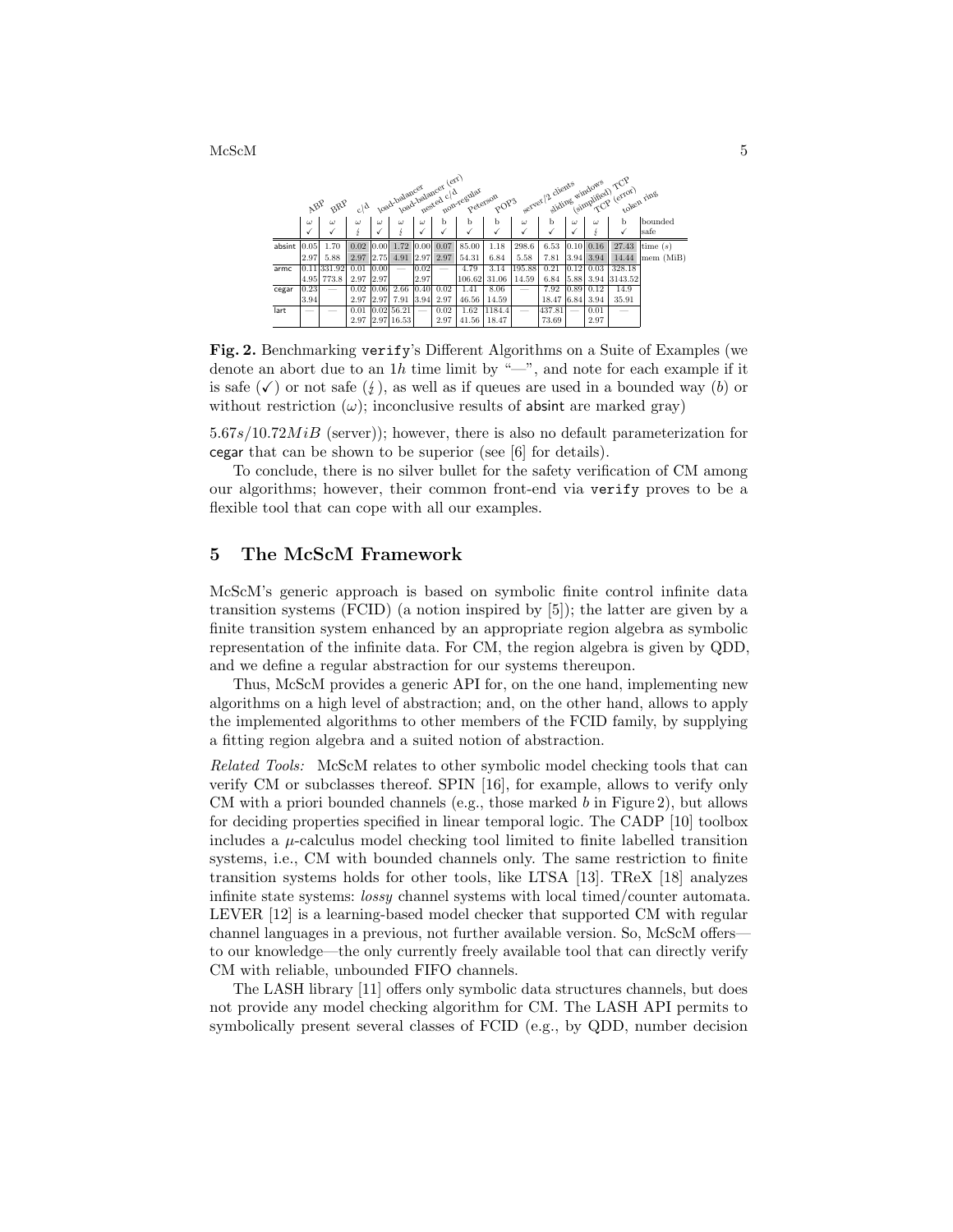diagrams (NDD), real vector automata (RVA)), and to implement algorithms for each. Modular front-ends like TaPAS [17] (for FCIDs based on Presburger arithmetic) even allow to implement for multiple FCID libraries at once. Even tough McScM can be used in the same spirit to implement and compare model checking algorithms for a given class of FCID, we are able to provide generic algorithms that can be parameterized by any FCID for which we can provide a symbolic representation. The latter must only be conform to the above mentioned region algebra and supply an appropriate notion of abstraction, e.g., a suitable wrapper for LASH's RVA would directly port cegar to FCID representable by real vector automata, e.g. timed or hybrid systems.

Future Work: McScM is a work in progress, hence, we are always optimizing internals and provide extensions that prove handy for practical verification tasks, like our planned direct support for PROMELA as input language. Our next big step will lead beyond CM by allowing the local machines to have infinite data (like counters or timers), which demands new insights and notions for abstractions and invariants for these systems, as well as practicable algorithmic data-structures for implementing a region algebra.

## References

- [1] P. Aziz Abdulla and B. Jonsson. Undecidable verification problems for programs with unreliable channels. *Information and Computation*, 130(1):71-90, 1996.
- [2] A. Bouajjani, P. Habermehl, and T. Vojnar. Abstract regular model checking. In Proc. of CAV'04, LNCS 3114, 372–386, 2004.
- [3] D. Brand and P. Zafiropulo. On Communicating Finite-State Machines. J. ACM, 30(2):323–342, 1983.
- [4] E. Clarke, O. Grumberg, S. Jha, Y. Lu, and H. Veith. Counterexample-guided Abstraction Refinement for Symbolic Model Checking. J. ACM, 50(5):752–794, 2003.
- [5] T. Henzinger, R. Majumdar, and J.F. Raskin. A classification of symbolic transition systems. ACM Transactions on Computational Logic, 6:1–32, 2005.
- [6] A. Heußner, T. Le Gall, and G. Sutre. Extrapolation-based path invariants for abstraction refinement of fifo systems. In Proc. of SPIN'09, LNCS 5578, 107–124. Springer, 2009.
- [7] G. Kalyon, T. Le Gall, H. Marchand, and T. Massart. Global state estimates for distributed systems. In Proc. of FMOODS/FORTE'11, LNCS 6722, 198–212, 2011.
- [8] T. Le Gall, B. Jeannet, and T. Jéron. Verification of Communication Protocols using Abstract Interpretation of FIFO queues. In Proc. of AMAST'06, LNCS 4019, 204–219. Springer, 2006.
- [9] K. McMillan. Lazy abstraction with interpolants. In Proc. of CAV'06, LNCS 4144, 123–136. Springer, 2006.
- [10] CADP. <http://www.inrialpes.fr/vasy/cadp/>.
- [11] LASH. <http://www.montefiore.ulg.ac.be/~boigelot/research/lash/>.
- [12] LEVER. <http://abhayspace.com/static/lever.html>.
- [13] LTSA. <http://http://www.doc.ic.ac.uk/ltsa/>.
- [14] McScM. <http://altarica.labri.fr/forge/projects/mcscm>.